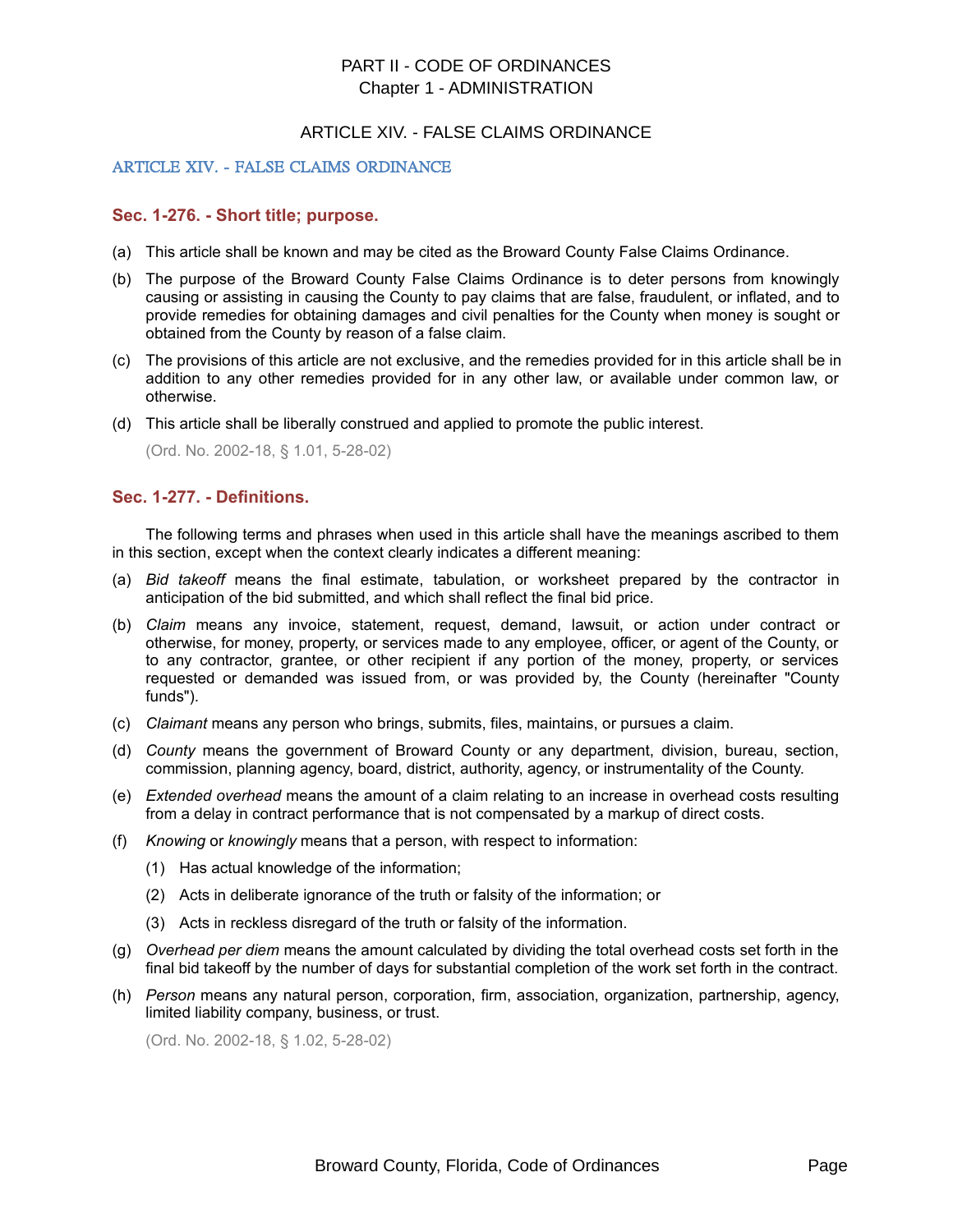## ARTICLE XIV. - FALSE CLAIMS ORDINANCE

## **Sec. 1-278. - Certification of claims.**

- (a) Upon the request of the County, the person submitting a claim shall, within thirty (30) days, including Saturdays, Sundays, and legal holidays, submit a certified claim as defined by this section. A "certified claim" shall be made under oath by a person duly authorized by the claimant, and shall contain a statement that:
	- (1) The claim is made in good faith;
	- (2) The claim's supporting data are accurate and complete to the best of the person's knowledge and belief;
	- (3) The amount of the claim accurately reflects the amount that the claimant believes is due from the County; and
	- (4) The certifying person is duly authorized by the claimant to certify the claim.
- (b) Failure to provide the requested certification within the prescribed thirty (30) day period shall constitute a forfeiture of the entire claim.

(Ord. No. 2002-18, § 1.03, 5-28-02)

# **Sec. 1-279. - Liability for false claims; penalties.**

- (a) The following action(s) shall constitute a violation of this article:
	- (1) Any person who knowingly presents or causes to be presented to the County, or to any officer, employee, agent, or consultant of the County, a false or fraudulent claim for payment or approval;
	- (2) Any person who knowingly makes, uses, or causes to be made or used, a false record or statement to get a false, fraudulent, or inflated claim paid or approved by the County;
	- (3) Any person who conspires to defraud the County by facilitating the payment of a false, fraudulent, or inflated claim allowed or paid by the County;
	- (4) Any person who delivers, with the intent to defraud the County, goods or services of different quality or quantity than that specified in the applicable contract or specification;
	- (5) Any person who is authorized to make or deliver a document certifying receipt of property used, or to be used, by the County and, intending to defraud the County, makes or delivers the receipt without completely knowing that the information on the receipt is true;
	- (6) Any person who knowingly buys, or receives as a pledge of an obligation or debt, public property from an officer, employee, or agent of the County who lawfully may not sell or pledge the property; or
	- (7) Any person who knowingly makes, uses, or causes to be made or used, a false record or statement to conceal, avoid, or decrease an obligation to pay or transmit money or property to the County.
- (b) Any beneficiary of an inadvertent submission of a false claim to the County, who subsequently discovers the falsity of the claim, and who fails to disclose the falsity of the claim to the County within thirty (30) days of discovering the error, shall also be found to have submitted a false claim to the County.
- (c) Any person found to have submitted a false claim to the County shall:
	- (1) Be liable to the County for an amount equal to three (3) times that part of the claim which is false, fraudulent, or inflated;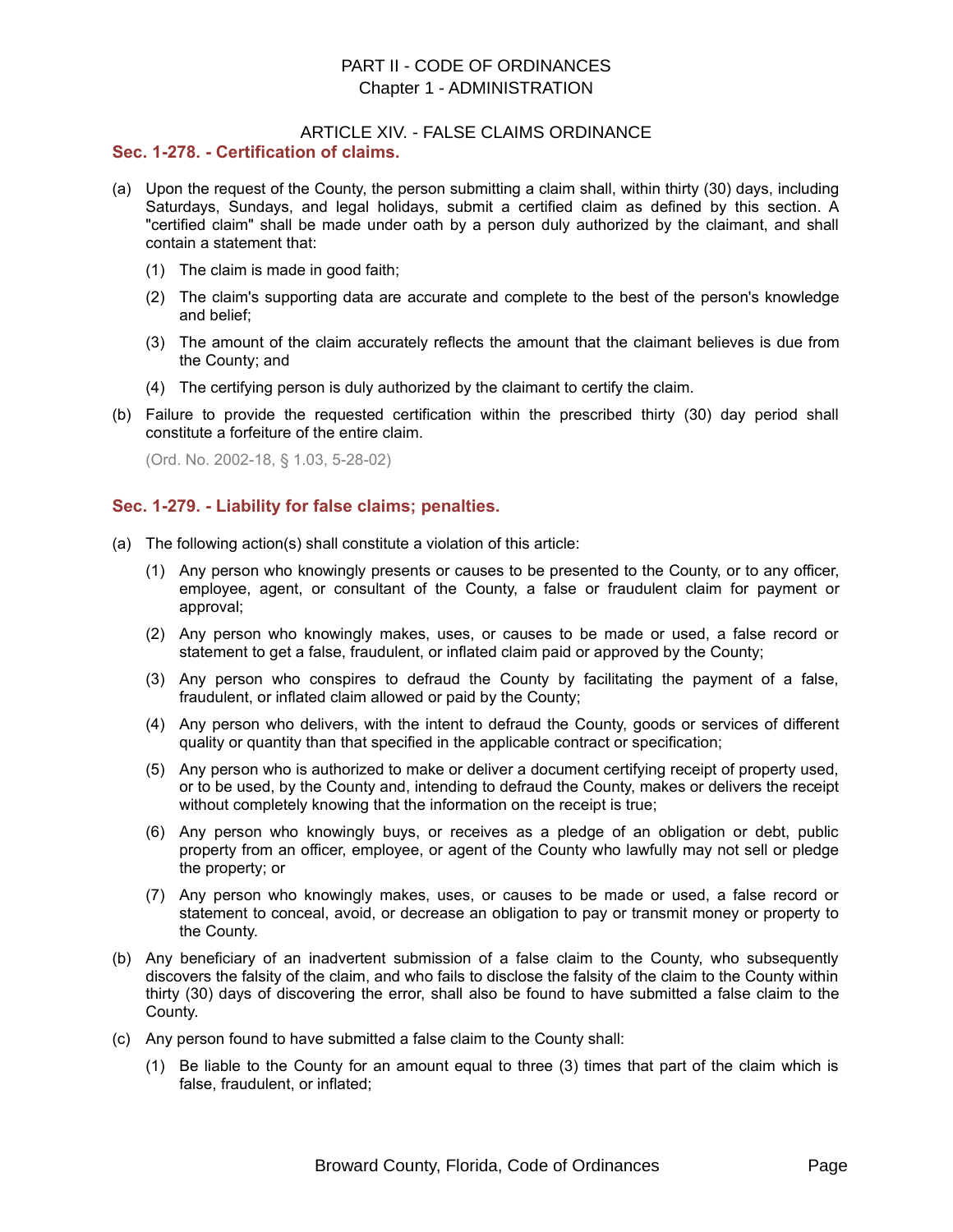## ARTICLE XIV. - FALSE CLAIMS ORDINANCE

- (2) Immediately, fully, and irrevocably forfeit the entire amount of the claim;
- (3) Be liable to the County for all costs and fees (including, without limitation, reasonable legal, expert, and consulting fees) incurred by the County to review, defend, and evaluate the claim; and
- (4) Be subject to debarment from County contracting for a period not to exceed five (5) years. Additionally, any person who certified a claim later found to be false shall be subject to debarment from County contracting for a period not to exceed five (5) years.
- (d) Liability under this section shall be joint and several for any act committed by two (2) or more persons.

(Ord. No. 2002-18, § 1.04, 5-28-02)

# **Sec. 1-280. - Civil actions for false claims.**

- (a) The County Administrator or designee may investigate a violation unde[r Section 1-279.](file:///C:%5CDocuments%20and%20Settings%5CDavidwpb%5CMy%20Documents%5Clevel3%5CPTIICOOR_CH1AD_ARTXIVFACLOR.docx#PTIICOOR_CH1AD_ARTXIVFACLOR_S1-279LIFACLPE) If the County Administrator or designee finds that a person has violated or is violatin[g Section 1-279,](file:///C:%5CDocuments%20and%20Settings%5CDavidwpb%5CMy%20Documents%5Clevel3%5CPTIICOOR_CH1AD_ARTXIVFACLOR.docx#PTIICOOR_CH1AD_ARTXIVFACLOR_S1-279LIFACLPE) he or she may bring a civil action against the person on behalf of the County.
- (b) A person may bring a civil action for a violation o[f Section 1-279](file:///C:%5CDocuments%20and%20Settings%5CDavidwpb%5CMy%20Documents%5Clevel3%5CPTIICOOR_CH1AD_ARTXIVFACLOR.docx#PTIICOOR_CH1AD_ARTXIVFACLOR_S1-279LIFACLPE) on behalf of the person and the County. Civil actions instituted under this article shall be governed by the Florida Rules of Civil Procedure and shall be brought in the name of the County.
	- (1) The complaint shall be identified on its face as a qui tam action and shall be filed under seal in the circuit court of the Seventeenth Judicial Circuit in and for Broward County. Immediately upon filing of a complaint by a person, a copy of the complaint and written disclosure of substantially all material evidence and information the person possesses shall be served on the County Administrator or designee by registered mail, return receipt requested. The County Administrator or designee may elect to proceed with the action, in lieu of the qui tam plaintiff, on behalf of the County, within one hundred eighty (180) days after he or she receives both the complaint and the material evidence and information.
	- (2) The County Administrator or designee, for good cause shown, may petition the court to extend the time during which the complaint remains under seal under subsection (a). Any such motion may be supported by affidavits or other submissions in camera. The defendant is not required to respond to any complaint filed under this section until twenty (20) days after the complaint is unsealed and served upon the defendant in accordance with law.
	- (3) Before the expiration of the one hundred eighty (180) day period or any extensions obtained under subsection (b), the County Administrator or designee shall:
		- a. Proceed with the action, in which case the action is conducted by the County Attorney on behalf of the County; or
		- b. Notify the court that the County declines to take over the action, in which case the person bringing the action has the right to conduct the action.
	- (4) When a person files an action under this section, no person other than the County Administrator or designee on behalf of the County may intervene or bring an action under this article based on the facts underlying the pending action.

(Ord. No. 2002-18, § 1.05, 5-28-02)

## **Sec. 1-281. - Rights of the parties in civil actions.**

(a) If the County Administrator or designee, on behalf of the County, elects to proceed with the action, he or she has the primary responsibility for prosecuting the action, and is not bound by any prior or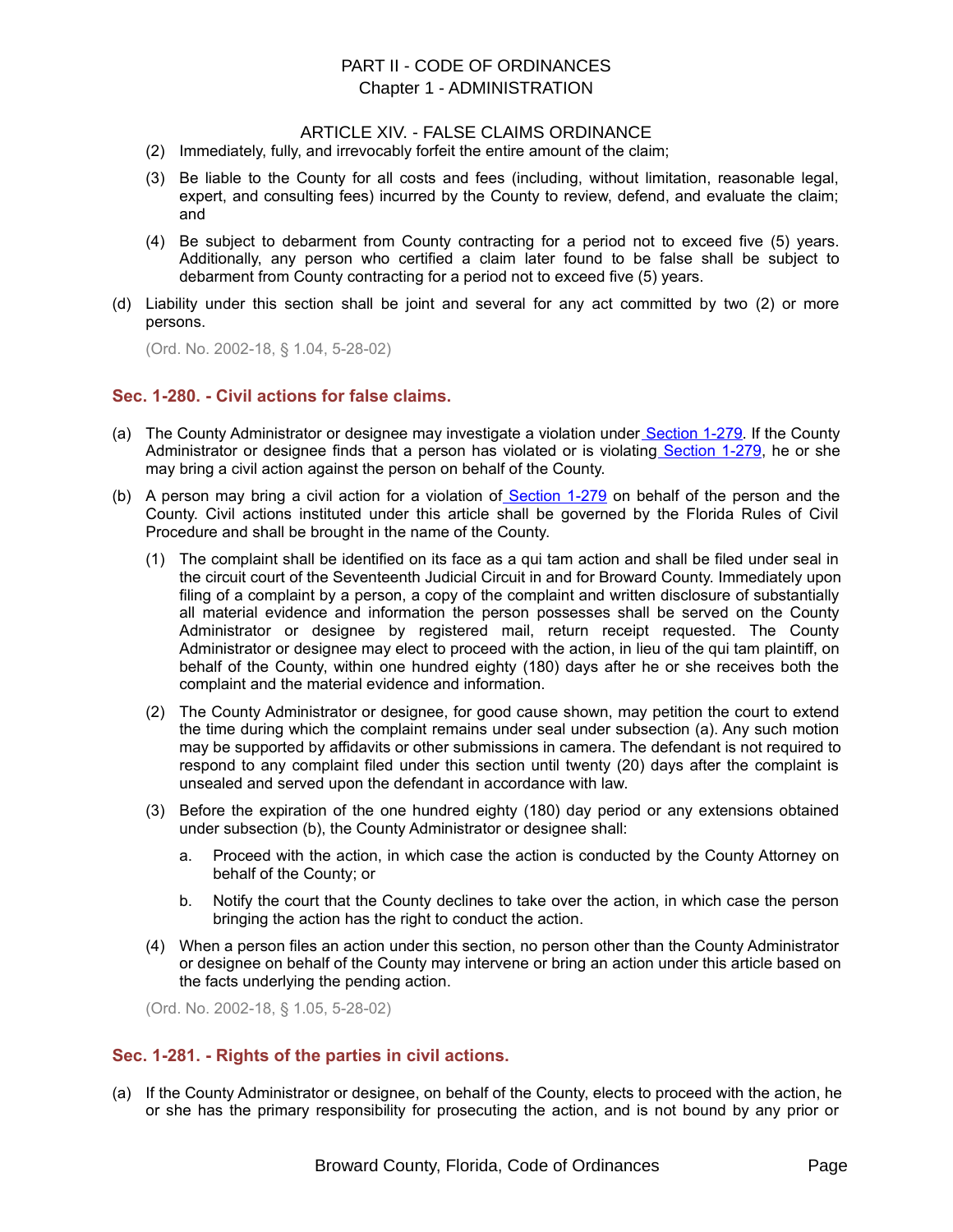#### ARTICLE XIV. - FALSE CLAIMS ORDINANCE

subsequent act(s) of the person bringing the action. The County may also voluntarily dismiss the action notwithstanding the objections of the person bringing the action.

- (b) If the County Administrator or designee elects not to proceed with the action, the person bringing the action has the right to conduct the action. If the County Administrator or designee so requests, he or she shall be served with copies of all pleadings and motions filed in the action and copies of all deposition transcripts. When the person bringing the action proceeds with the claim, the court may permit the County to take over the action on behalf of the County at a later date upon a showing of good cause.
- (c) Nothing in this Article shall be construed to limit the authority of the County or the qui tam plaintiff, proceeding pursuant t[o Section 1-280,](file:///C:%5CDocuments%20and%20Settings%5CDavidwpb%5CMy%20Documents%5Clevel3%5CPTIICOOR_CH1AD_ARTXIVFACLOR.docx#PTIICOOR_CH1AD_ARTXIVFACLOR_S1-280CIACFACL) to compromise a claim brought in a complaint filed under this Article if the court determines, after a hearing, that the proposed settlement is fair, adequate, and reasonable under all the circumstances.

(Ord. No. 2002-18, § 1.06, 5-28-02)

# **Sec. 1-282. - Awards to plaintiffs bringing action.**

- (a) If the County proceeds with and prevails in an action brought by a person under this Article, except as provided in subsection (2), the court shall order the distribution to the person of fifteen (15) percent but not more than twenty five (25) percent of the proceeds recovered under any judgment obtained by the County or of the proceeds of any settlement of the False Claims action.
- (b) If the County proceeds with an action which the court finds to be based primarily on disclosures of specific information, other than that provided by the person initiating the action, relating to allegations or transactions in a criminal, civil, or administrative hearing; a legislative, administrative, or inspector general report, hearing, audit, or investigation, or from the news media, the court may award such sums as it considers appropriate, but in no case more than ten (10) percent of the proceeds recovered under a judgment or received in settlement of a claim under this Article, taking into account the significance of the information and the role of the person bringing the action in advancing the case to litigation.
- (c) If the County does not proceed with an action under this Article, the person bringing the action or settling the claim shall receive twenty-five (25) percent and not more than thirty (30) percent of the proceeds recovered under a judgment rendered in an action under this Article or in settlement of a claim under this Article.
- (d) Any payment under this section to the person bringing the action shall be paid only out of the proceeds recovered from the defendant.
- (e) Whether or not the County proceeds with the action, if the court finds that the action was brought by a person who planned, initiated, or furthered the violation of [Section 1-279](file:///C:%5CDocuments%20and%20Settings%5CDavidwpb%5CMy%20Documents%5Clevel3%5CPTIICOOR_CH1AD_ARTXIVFACLOR.docx#PTIICOOR_CH1AD_ARTXIVFACLOR_S1-279LIFACLPE) upon which the action was brought, the person shall be dismissed from the civil action and shall not receive any share of the proceeds of the action. Such dismissal shall not prejudice the right of the County to continue the action.

(Ord. No. 2002-18, § 1.07, 5-28-02)

#### **Sec. 1-283. - Expenses; attorney's fees and costs.**

- (a) If the County initiates an action under this Article or assumes control of an action brought by a person under this Article, and the County prevails in such action, the County shall be awarded its reasonable attorney's fees, expenses, and costs.
- (b) If the court awards the person bringing the action proceeds under this Article, the person shall also be awarded an amount for reasonable attorney's fees and costs.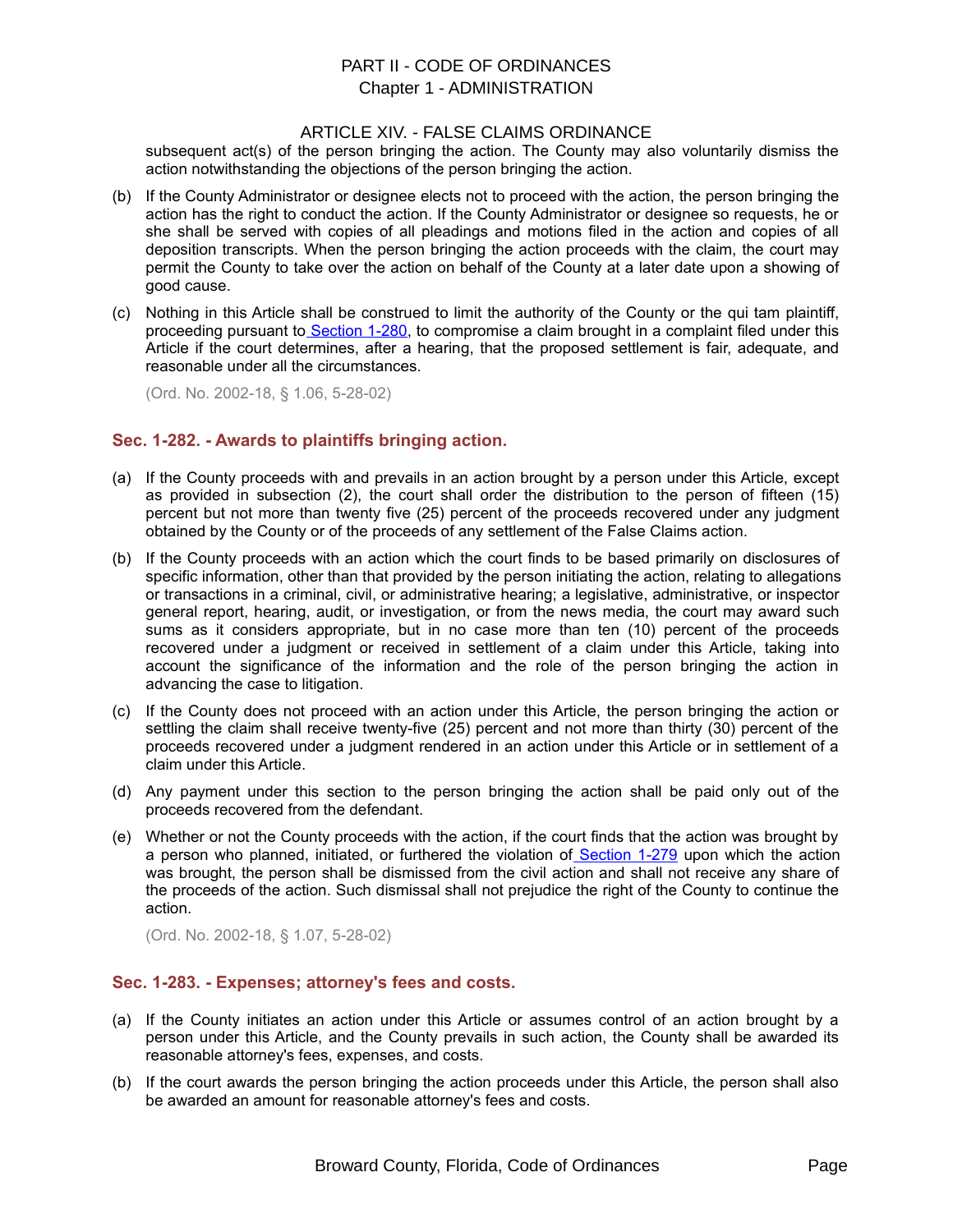### ARTICLE XIV. - FALSE CLAIMS ORDINANCE

- (c) If the County does not proceed with an action under this Article and the defendant is the prevailing party, the court shall award the defendant reasonable attorney's fees and costs against the person bringing the action.
- (d) No liability shall be incurred by the County for any expenses, attorney's fees, or other costs incurred by any person in bringing or defending an action under this Article, except as otherwise specifically provided by law.

(Ord. No. 2002-18, § 1.08, 5-28-02)

## **Sec. 1-284. - Exemptions to civil actions.**

- (a) In no event may a person bring an action under this Article based upon allegations or transactions that are the subject of a civil action or an administrative proceeding in which the County is already a party.
- (b) No court shall have jurisdiction over an action brought under this Article based upon the public disclosure of allegations or transactions in a criminal, civil, or administrative hearing; in a legislative, administrative, or inspector general report, hearing, audit, or investigation; or from the news media, unless the action is brought by the County, or unless the person bringing the action is an original source of the information. For purposes of this subsection, the term "original source" means an individual who has direct and independent knowledge of the information on which the allegations are based and has voluntarily provided the information to the County Administrator or designee before filing an action under this Article based on the information.
- (c) No court shall have jurisdiction over an action where the person bringing the action under this Article is:
	- (1) Acting as an attorney for the County; or
	- (2) An employee or former employee of the County, and the action is based, in whole or in part, upon information obtained in the course or scope of County employment.
- (d) No court shall have jurisdiction over an action where the person bringing the action under this Article obtained the information from an employee or former employee of the County.

(Ord. No. 2002-18, § 1.09, 5-28-02)

## **Sec. 1-285. - Protection for participating employees.**

Any employee who is discharged, demoted, suspended, threatened, harassed, or in any other manner discriminated against in the terms or conditions of employment by his or her employer because of lawful acts done by the employee in furtherance of an action under this Article, including investigation for, initiation of, testimony for, or assistance in an action filed or to be filed under this Article, shall have a cause of action under Section 112.3187, Florida Statutes.

(Ord. No. 2002-18, § 1.10, 5-28-02)

# **Sec. 1-286. - Burden of proof; presumption of false claim.**

- (a) Whenever practicable, bid specifications for County contracts shall contain a requirement that the successful bidder maintain, as a condition precedent to submitting a claim against the County, a final bid takeoff. The final bid takeoff shall contain a line item for allocation of overhead costs.
- (b) Upon request from the County, a contractor making a claim against the County for delay or other damages shall submit, within twenty (20) days, a copy of the final bid takeoff, certified pursuant to this subsection. Failure to provide the requested certification shall constitute a forfeiture of the claim